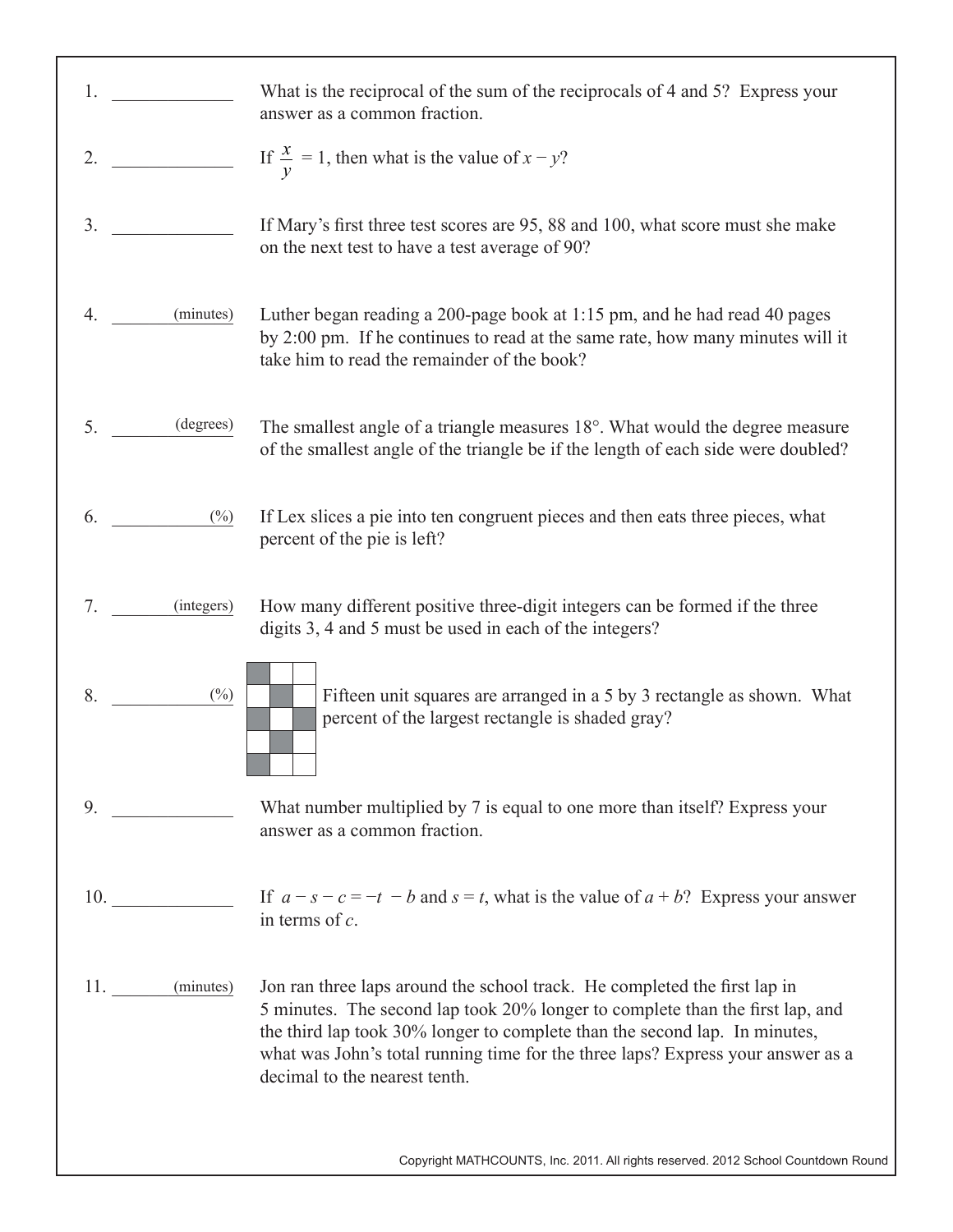| 12.                             | Mary chooses an integer at random from 1 to 6, inclusive. What is the<br>probability that the integer she chooses is a prime number? Express your<br>answer as a common fraction.                                                                      |
|---------------------------------|--------------------------------------------------------------------------------------------------------------------------------------------------------------------------------------------------------------------------------------------------------|
| 13. (degrees)                   | What is the positive difference between the number of degrees in the smaller<br>angle formed by the hour and minute hands of a clock at 1 p.m. and the smaller<br>angle formed by the hour and minute hands at 4 p.m.?<br>D                            |
| 14.                             | Square ABCD is partitioned into nine congruent squares, with<br>the center square partitioned again into nine congruent squares.<br>What fractional part of square ABCD, shown here, is gray?<br>$\bf{B}$<br>Express your answer as a common fraction. |
| 15.                             | Point $(k, -3)$ lies on the line whose equation is $x - 2y = -2$ . What is the value<br>of $k$ ?                                                                                                                                                       |
| 16.                             | What is the slope of the line $2y = 3x + 2$ ? Express your answer as a common<br>fraction.                                                                                                                                                             |
| 17. (degrees)                   | What is the number of degrees the minute hand of a clock moves between<br>6:04 p.m. and 6:21 p.m.?                                                                                                                                                     |
| 18.                             | In the set $\{2, 5, 11, 17, 20\}$ what is the difference between the mean and the<br>median?                                                                                                                                                           |
| $19.$ (%)                       | Mrs. Nguyen sold her old car to a collector for 150% more than its original<br>price of \$6400. What percent of the selling price is the original price?                                                                                               |
| $20.$ (dollars)                 | Josh bought a house for \$150,000 and then sold it for \$190,000. He later bought<br>back the house for \$230,000 and then a few years later sold it for \$275,000. In<br>dollars, what was Josh's total profit for these two transactions?            |
| 21. (paper clips)               | A pencil and five paper clips weigh the same as two erasers. A pencil weighs<br>the same as 29 paper clips. How many paper clips weigh the same as an eraser?                                                                                          |
| $\frac{\binom{0}{0}}{1}$<br>22. | If on a certain day there were only 28 of 35 students present for gym class,<br>what percent of the students were absent?                                                                                                                              |
|                                 | Copyright MATHCOUNTS, Inc. 2011. All rights reserved. 2012 School Countdown Round                                                                                                                                                                      |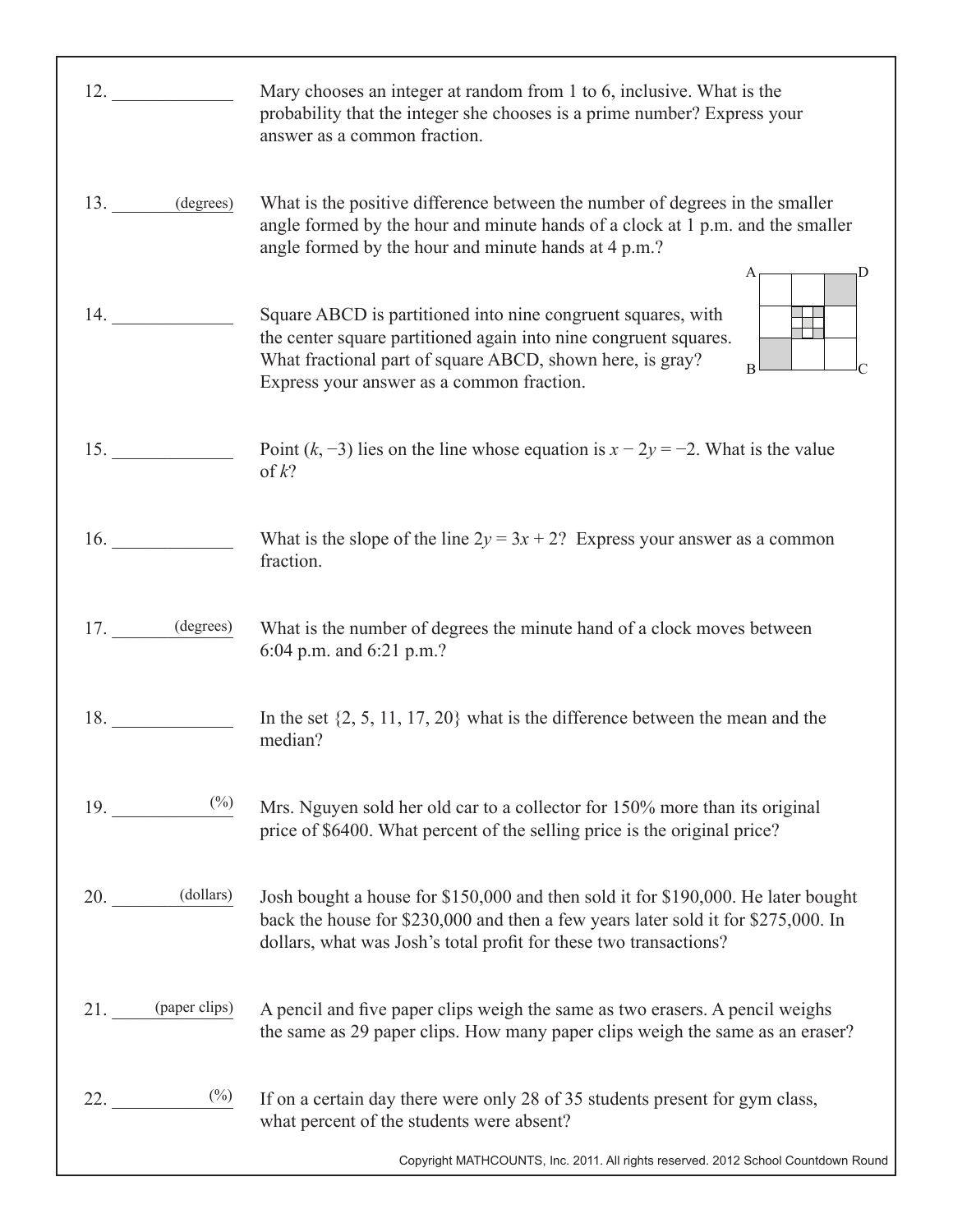| (units)<br>23.           | The measure of the area of a trapezoid is numerically equal to eight times the<br>sum of the lengths of its two bases. What is the height of the trapezoid, in<br>units?                                                                                                                                             |
|--------------------------|----------------------------------------------------------------------------------------------------------------------------------------------------------------------------------------------------------------------------------------------------------------------------------------------------------------------|
| 24.                      | If $n = \sqrt{25}$ , what is greatest value of 25 <i>n</i> ?                                                                                                                                                                                                                                                         |
| (mi/h)<br>25.            | For the first half of a bicycle trip, Vince rode downhill at 24 miles per hour for<br>2 hours. During the second half of the trip, he rode uphill at half his downhill<br>speed for twice as long before returning to his starting point. What was Vince's<br>average speed, in miles per hour, for the entire trip? |
| 26.<br>(yd)              | A wire of uniform diameter and composition that weighs 32 lb is cut into two<br>pieces. One piece is 90 yd long and weighs 24 lb. What is the length, in yards,<br>of the original wire?                                                                                                                             |
| (rubber<br>27.<br>bands) | Mr. Reynault bought a bag of 300 rubber bands for a class project. He has<br>17 students, and each student is to receive the same number of rubber bands.<br>What is the maximum number of rubber bands each student can receive?                                                                                    |
| 28.                      | Square WXYZ is partitioned into four smaller congruent<br>squares, and then portions of those squares are gray, as<br>shown. All segments in the figure marked with double-hash<br>marks are congruent. What fractional part of square WXYZ<br>is gray? Express your answer as a common fraction.<br>X               |
| 29.                      | If a fair coin is tossed three times, what is the probability that heads shows once<br>and tails shows twice? Express your answer as a common fraction.                                                                                                                                                              |
| 30. (stools)             | The Seat Shop makes 3-legged stools and 4-legged chairs, and each requires<br>one seat. One day they used 6 seats and 20 legs. How many stools did they<br>make?                                                                                                                                                     |
| 31.                      | A model of a building is constructed such that the ratio of the dimensions of the<br>model to the dimensions of the building is 1:9. What is the ratio of the volume<br>of the model to the volume of the building? Express your answer as a common<br>fraction.                                                     |

Copyright MATHCOUNTS, Inc. 2011. All rights reserved. 2012 School Countdown Round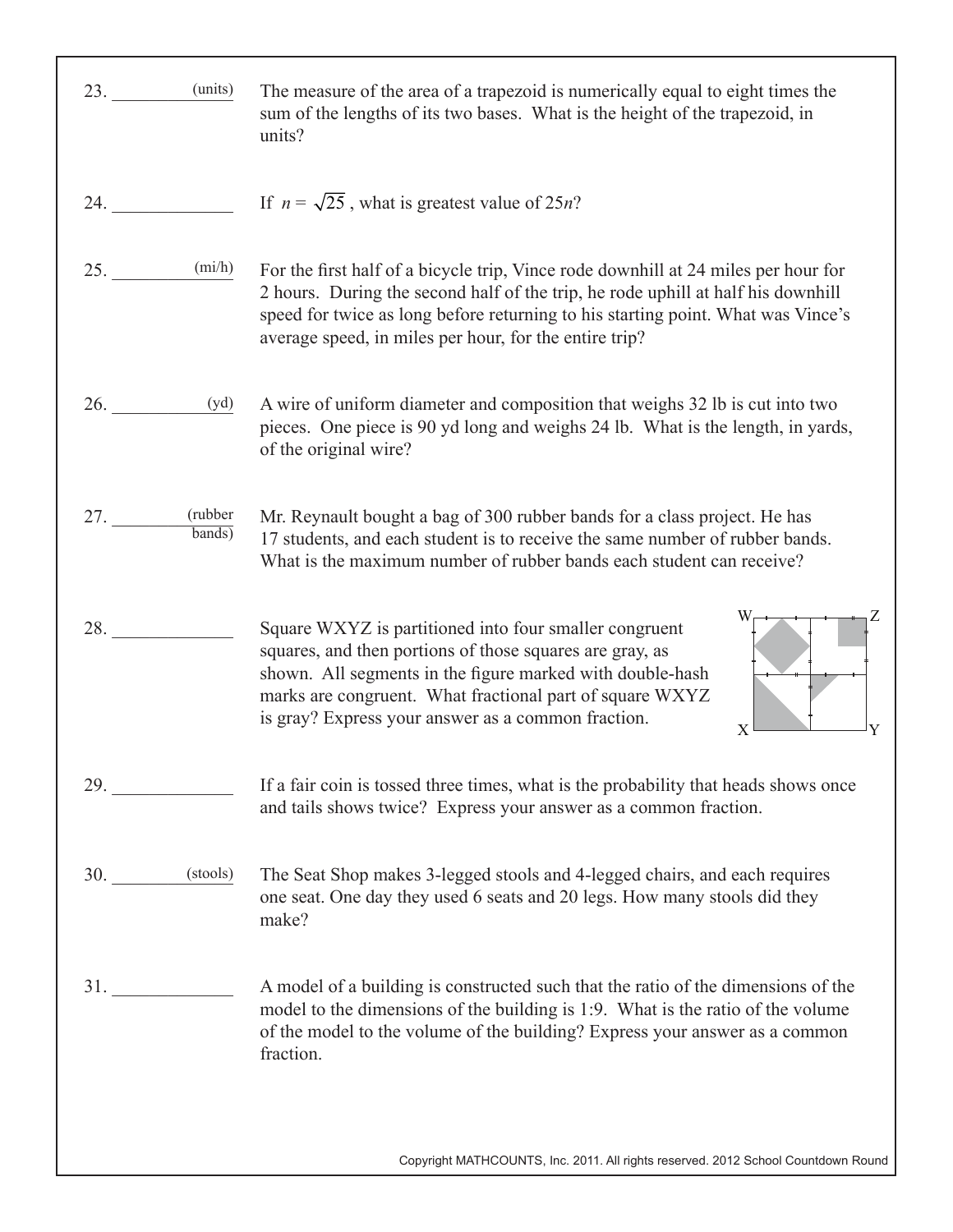| 32.                                                                                                                                                                                                                                | A new rectangle is created by increasing the length and width of the original<br>rectangle by two units each. The numerical value of the area of the new<br>rectangle is equal to $k$ more than the sum of the numerical values of the original<br>rectangle's area and perimeter. What is the value of $k$ ? |
|------------------------------------------------------------------------------------------------------------------------------------------------------------------------------------------------------------------------------------|---------------------------------------------------------------------------------------------------------------------------------------------------------------------------------------------------------------------------------------------------------------------------------------------------------------|
| $33.$ (points)                                                                                                                                                                                                                     | Becca scored 10, 10, 15, 15, 20, 20, 20 and 20 points in her first eight games.<br>How many points must Becca score in her ninth game so that the mean, median<br>and mode of her nine point totals each have the same value?                                                                                 |
| $34.$ (people)                                                                                                                                                                                                                     | When a choir is arranged in rows of five people each, the last row is one person<br>short. When a choir is arranged in rows of six people each, the last row is still<br>short one person. What is the least possible number of people in the choir?                                                          |
| 35.                                                                                                                                                                                                                                | What is the value of $29 \times 31 + 19 \times 21$ ?                                                                                                                                                                                                                                                          |
| <b>36.</b> The same state of $\frac{1}{2}$                                                                                                                                                                                         | What is the maximum possible product of two integers whose sum is 30?                                                                                                                                                                                                                                         |
| $37.$ (cm)                                                                                                                                                                                                                         | In $\triangle XYZ$ , $XY = 17$ cm, $XW = 15$ cm and $YZ = 10$ cm. What is the length of<br>altitude YW, in centimeters?                                                                                                                                                                                       |
| $38.$ (ways)                                                                                                                                                                                                                       | In how many ways can two standard six-sided dice, one red and one white, be<br>rolled to yield a sum that is a prime number?                                                                                                                                                                                  |
| 39. (dollars)                                                                                                                                                                                                                      | Berni has 29 coins in nickels and quarters. She has seven more quarters than<br>nickels. What is the value of Berni's collection of coins, in dollars? Express<br>your answer as a decimal to the nearest hundredth.                                                                                          |
| <b>40.</b> The same state of the same state of the same state of the same state of the same state of the same state of the same state of the same state of the same state of the same state of the same state of the same state of | What is the arithmetic mean of $1^2$ , $2^2$ , $3^2$ , $4^2$ and $5^2$ ?                                                                                                                                                                                                                                      |
| $41.$ (dollars)                                                                                                                                                                                                                    | An anonymous donor gave a bag containing \$912,000 to the Central Middle<br>School MATHCOUNTS team, with instructions that the money be divided<br>evenly among the 19 team members. In dollars, how much will each team<br>member receive?                                                                   |
|                                                                                                                                                                                                                                    | Copyright MATHCOUNTS, Inc. 2011. All rights reserved. 2012 School Countdown Round                                                                                                                                                                                                                             |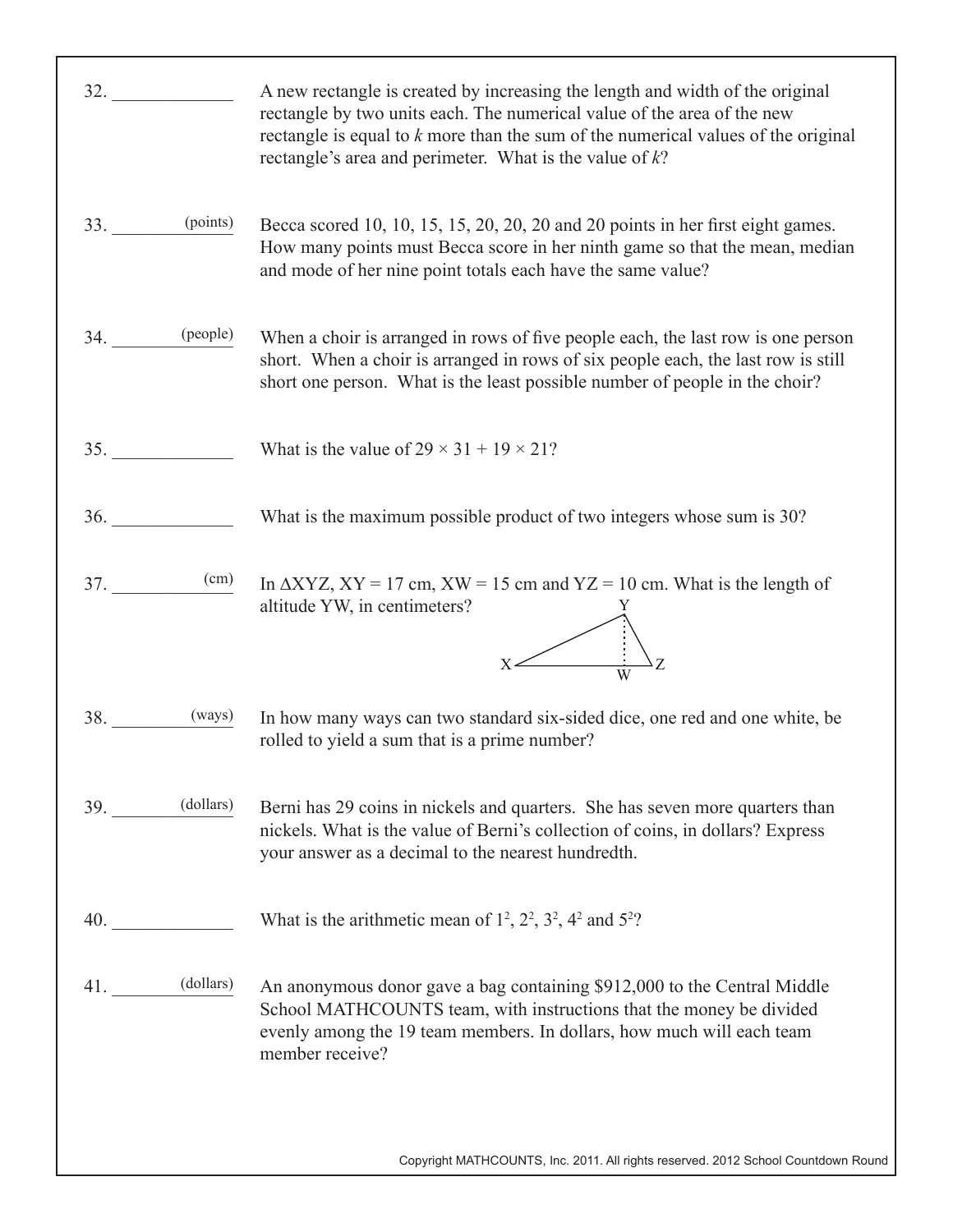| 42.<br>(in)           | The perimeter of a particular rectangle is eight times its width. If the area of<br>the rectangle is 243 in <sup>2</sup> , what is the width of the rectangle, in inches?                                                                                                                  |
|-----------------------|--------------------------------------------------------------------------------------------------------------------------------------------------------------------------------------------------------------------------------------------------------------------------------------------|
| (combinations)<br>43. | A bag contains marbles of three different colors with at least three marbles of<br>each color. Three marbles are randomly selected, without replacement. How<br>many different color combinations are possible? (Note: "red, red, blue" and<br>"red, blue, red" are the same combination.) |
| (units)<br>44.        | What is the distance, in units, between the points $(-5, 5)$ and $(3, -10)$ ?                                                                                                                                                                                                              |
| 45.                   | What is the value of $3 \cdot 3 + 3(3 + 3) - 3^{3}$ ?<br>55'                                                                                                                                                                                                                               |
| $(f{t}^2)$<br>46.     | Kitchen<br>Bedroom $ 15'$<br>Living<br>room<br>The complete floor plan of a vacation cottage is<br>45'<br>shown. Both bedrooms have the same dimensions.<br>What is the total area of the cottage, in square feet?<br>Bedroom<br>20'                                                       |
| (hours)<br>47.        | If 45 cards can be copied in 30 minutes, how many hours will it take to copy<br>540 cards, at the same rate?                                                                                                                                                                               |
| 48.                   | Five boogats plus a zignot is 87. A boogat plus five zignots is 99. What is the<br>sum of two boogats and two zignots?                                                                                                                                                                     |
| (in)<br>49.           | In inches, what is the length of the hypotenuse of a right triangle whose legs<br>measure 25 in and 60 in?                                                                                                                                                                                 |
|                       | 50. (edges) What is the number of edges in a regular hexagonal prism?                                                                                                                                                                                                                      |
|                       | 51. What is the simplified form of $\frac{\frac{5}{6} - \frac{1}{3}}{\frac{1}{6}}$ ?                                                                                                                                                                                                       |
|                       | What integer can be added to $\frac{13}{12}$ or multiplied by $\frac{13}{12}$ to give the same result?                                                                                                                                                                                     |
| 53.                   | What is the value of x if $x:12 = 25:5$ ?                                                                                                                                                                                                                                                  |
|                       | Copyright MATHCOUNTS, Inc. 2011. All rights reserved. 2012 School Countdown Round                                                                                                                                                                                                          |